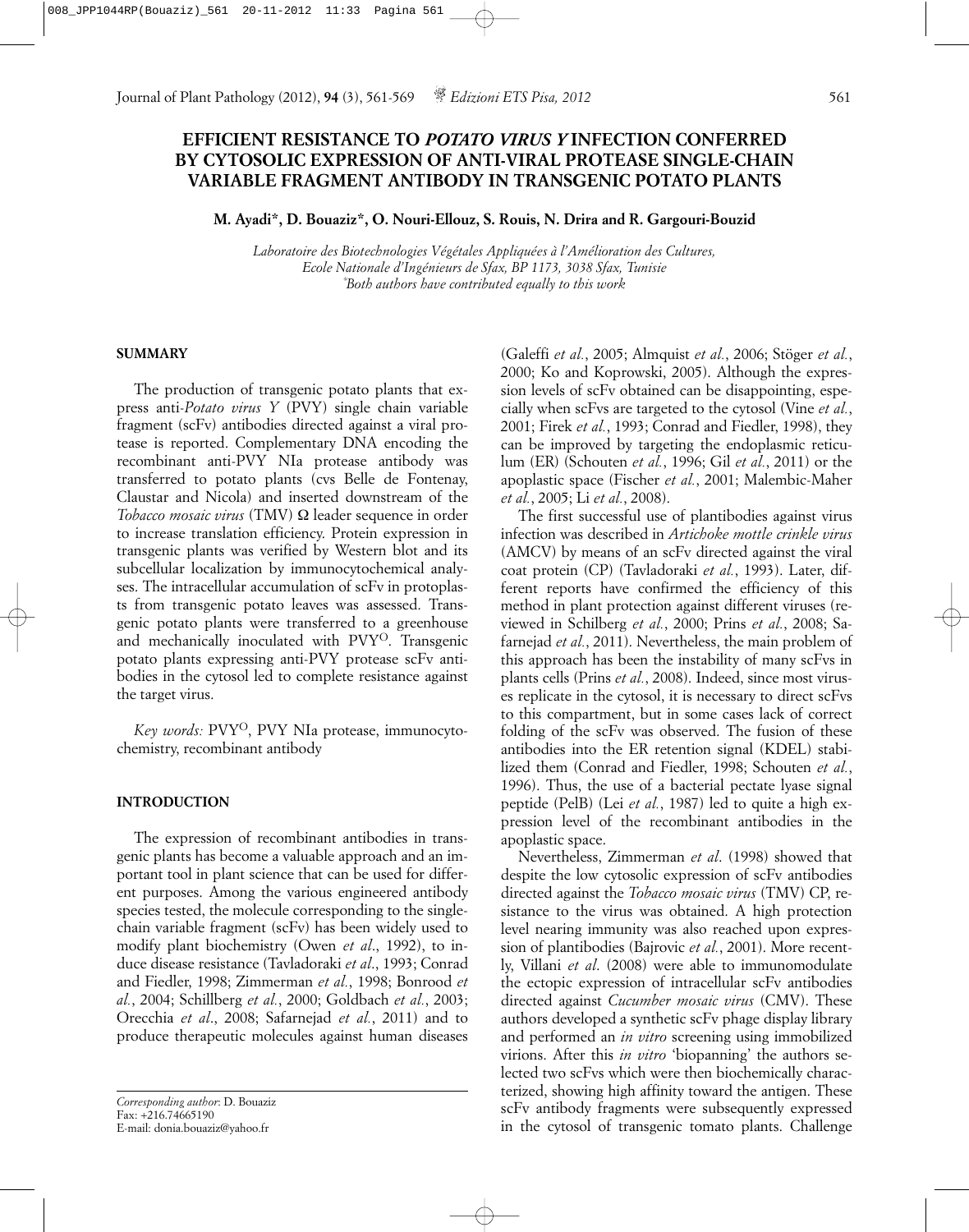with high viral dose showed that both scFvs were able to elicit resistance to infection. Such large scale selection of functional intrabodies from a human scFv library was also described by Philibert *et al*. (2007).

The expression of scFv directed against viral nonstructural proteins that play an important role in virus multiplication, such as the viral replicase, was achieved in some cases (Esteban *et al*., 2003; Boonrod *et al.*, 2004; Gil *et al*., 2011). This approach has led to the selection of transgenic lines fully resistant to the target virus. Similarly, scFv molecules specific for a tospovirus movement protein were shown to accumulate in the cytosol of tobacco cells. Their accumulation restricted infection in transgenic plants resulting in delayed symptoms (Zhang *et al.*, 2008). More recently, the first successful application of an scFv-mediated resistance approach was described against a plant DNA virus (Safarnejad *et al.*, 2009) and these scFvs interacted with the viral multifunctional replication initiator protein.

In this context, we have shown in a previous report that efficient apoplastic expression of scFv antibodies directed against the NIa protease of *Potato virus Y* (PVY) can protect transgenic potato plants against this virus (Gargouri-Bouzid *et al*., 2006). These scFv antibodies were able to recognize the most common PVY strains (PVY<sup>O</sup> and PVY<sup>N</sup>).

PVY, the type member of *Potyvirus* genus, is one of the most important plant viruses causing damage on potato and other solanaceous plants such as tomato and pepper (Scholthof *et al*., 2011). Infection by this virus is responsible for important yield losses in a number of economically important solanaceous crops (Kerlan, 2006). PVY possesses a positive-sense RNA genome that encodes a polyprotein of 350 kDa that is cleaved autocatalytically leading to different functional viral proteins. The nuclear inclusion a (NIa) protein corresponds to one of the proteases involved in cleavage of the polyprotein. It is responsible for the release of the VPg protein and the viral RNA-dependent RNA polymerase involved in genomic RNA replication.

The aims of this study were: (i) to determine if the absence of any signal peptide can allow efficient expression of the anti-PVY-NIa protein scFv in the cytosol, (ii) to examine the subcellular localisation of these antibodies in comparison to those targeted to the apoplast and (iii) to determine the effect of cytosolic accumulation of scFv on the protection of the host against the target virus.

### **MATERIALS AND METHODS**

**DNA cloning.** We have previously produced and characterized monoclonal antibodies directed against different PVYO proteins (Rouis *et al*., 2001). The cDNA encoding the anti-PVY NIa scFv antibody fused to the c-myc peptide was then cloned into the pHEN vector (Rouis *et al*., 2006). This PelB-scFv-c-myc cDNA was transferred into potato leading to apoplastic antibody expression and high PVY resistance of transgenic plants (Gargouri-Bouzid *et al*., 2006). Moreover, the VH fragment originating from the same scFv antibody was also over-expressed in transgenic potato plants, leading to partial protection against the virus (Bouaziz *et al*., 2009). In this report, the same scFv-c-myc cDNA was ligated into the Bluescript vector (Stratagene, USA) containing the TMV 5'-translation enhancer (Hassaïri *et al.*, 1998). The resulting construct was transferred to a constitutive plant expression vector (PKYLX35S2; J. Albouy, INRA Versailles, France) containing the 35S CaMV promoter sequence. The recombinant vector (Fig. 1A), was transferred to *Agrobacterium tumefaciens* (LBA4404) as described by Gargouri-Bouzid *et al.* (2006).

**Transformation and regeneration of potato plants.** Internodes and leaf tissues from *Solanum tuberosum* (cvs Belle de Fonteney, Claustar and Nicola) were transformed as described by Hmida-Sayari *et al.* (2005). The tissues were incubated on regeneration medium supplemented with kanamycin (100 µg/ml) and cefotaxime (250 µg/ml). The *de novo*-induced shoots were then transferred to MS (Murashige and Skoog, 1962) medium supplemented with kanamycin (100 µg/ml) for elongation and rooting. Plants that rooted in the presence of kanamycin were selected as putative transgenic plants.

**Analysis of DNA from transformed plants.** Genomic DNA was isolated from both transformed and non-trans-

**Table 1.** Plant lines used in this work. a: lines used for DNA analysis; b: lines used for Western blot analysis; c: lines used for protoplast analysis; d: lines used for immunocytochemical analysis; e: lines used for virus challenging analysis.

| Untransformed lines and potato cultivars used |                          | Transgenic lines                        |  |
|-----------------------------------------------|--------------------------|-----------------------------------------|--|
| for transformation                            |                          |                                         |  |
| Cl: Clauster                                  | Produced in this work    | Characterized by Gargouri-Bouzid et     |  |
| BF: Belle de Fontenay                         | (cytosolic expression)   | al. (2006) and used as positive control |  |
| Ni: Nicola                                    |                          | (apoplastic expression)                 |  |
|                                               | $Ni-Mi7a,b$              | BF1312 b,c                              |  |
|                                               | $BF-MI7^{a,b,c,d,e}$     | BF1335 b,e                              |  |
|                                               | BF-MI76 <sup>a,b,e</sup> | C113 <sup>b</sup>                       |  |
|                                               | $CI-MI7b,e$              |                                         |  |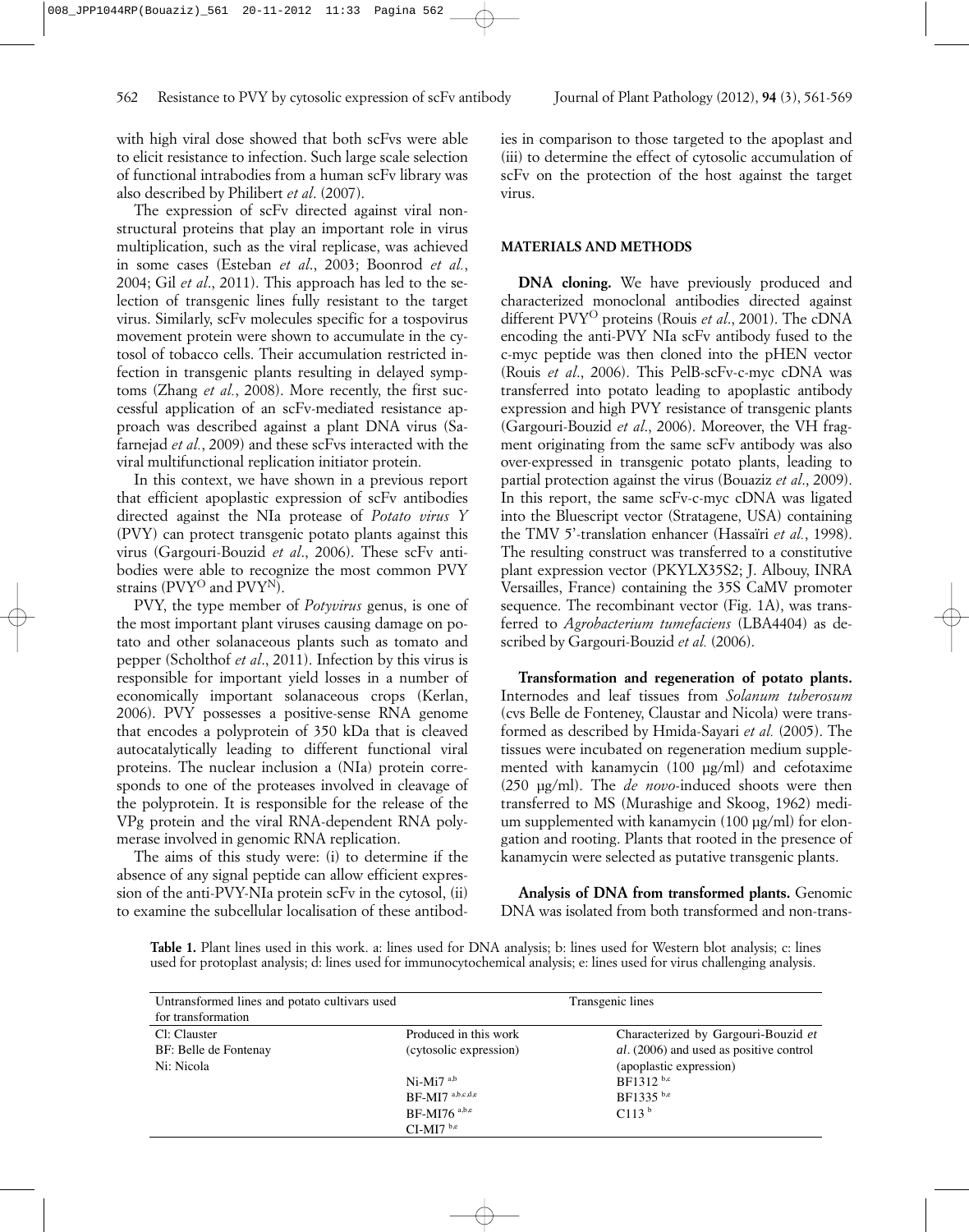formed potato plantlets as described by Dellaporta *et al.* (1983). The presence of the scFv cDNA was verified by PCR using two VH-chain-specific convergent primers: H4F: 5'-TGAGGAGACGGTGAGGTTCCTTGGCC-CC-3' and H4B: 5'-AGGTGCAGCTTCAGGAG TCAGG-3' and 1 unit of GO Taq DNA polymerase (Promega, USA) for 30 ng of genomic DNA. The PCR reaction was performed in a thermocycler 2700 (Applied Biosystems, USA). The amplification program started by one denaturation cycle at 94°C for 4 min, followed by 35 cycles of denaturation for 1 min at 94°C, annealing at 52°C for 1 min and elongation at 72°C for 1 min. A final elongation for 7 min at 72°C was performed. Amplification products were analysed by agarose (1.5%) gel electrophoresis in TBE buffer (89 mM Tris base, 89 mM boric acid, 2 mM EDTA, pH 8).

**Analysis of the scFv protein expression.** The scFv protein expression in transgenic potato plants was analysed by Western blot and ELISA using anti-c-myc antibodies (Invitrogen, USA). Proteins were extracted from fresh leaves (1 g) of transgenic and untransformed control plants by grinding in a phosphate-buffered saline (PBS) solution (5 ml) containing 137 mM NaCl, 2.6 mM KCl, 10 mM  $Na<sub>2</sub>HPO<sub>4</sub>$ , 1.7 mM  $KH<sub>2</sub>PO<sub>4</sub>$ , pH 7.4 and 2 mM PMSF (phenylmethylsulphonyl fluoride), followed by centrifugation at 12,000 rpm for 10 min at 4°C. The protein concentration was determined by the Bradford (1976) method. The same protocol was used for protein extraction from plants cultivated in the greenhouse and inoculated with PVYO strain.

For Western blot analyses, the proteins contained in crude extracts (20 µg) were separated by electrophoresis on denaturing 12% polyacrylamide slab gels (SDS-PAGE; Laemmli, 1970) and blotted onto a nitrocellulose Hybond-C membrane (Amersham, USA) by electrotransfer. They were then incubated with anti-c-myc antibodies as described (Rouis *et al*., 2006). ELISA tests were performed as reported (Gargouri-Bouzid *et al*., 2006) using proteins from protoplasts of transgenic plant leaves. Briefly, microtiter wells were coated with crude protein extracts (20  $\mu$ g) and incubated overnight at 4°C; 100  $\mu$ l of a diluted (1/5000) anti-c-myc monoclonal antibody (Invitrogen, USA) were then loaded followed by the addition of 100 µl of peroxidase-conjugated anti-mouse antibodies. After each step, the plates were washed three times with PBS containing 0.05% Tween 20. The absorbance was measured at 490 nm after addition of O-Phenylenediamine Dihydrochloride (OPD).

**Protoplast isolation and analysis.** Sterile potato leaf sections from *in vitro* cultivated transgenic plants were used for protoplast purification as described by Nouri-Ellouz *et al.* (2006). Protoplasts were isolated from transgenic plants harbouring the pelB-scFv-c-myc construct (BF1312 transgenic potato line; Gargouri-Bouzid

*et al.*, 2006) and the pelB-scFv-c-myc construct (BFM17). The protoplasts obtained were resuspended in liquid VKM culture medium (Binding *et al.*, 1978) and their density was adjusted to  $10^5$  cells/ml. They were then cultured at 24°C and samples were taken at 6 and 20 h of culture to assay protein expression.

Each sample (1 ml) was centrifuged at 4,000 rpm for 5 min, the supernatant was dialysed against water, concentrated by speed vac to a final volume of 100 µl and the protein content was measured. The extraction of proteins from the cell pellets was performed by grinding in a mortar in 100 µl of 0.5X PBS buffer and 2% PMSF. After centrifugation at 8,000 rpm for 10 min at 4°C, the supernatant was recovered and protein concentration was measured by the Bradford (1976) method.

**Immunocytochemical analysis.** Transgenic plants and untransforrmed control plants were cultivated in a greenhouse for 6 weeks, then used for immunocytochemical analyses as described by Ternynck and Avrameas (1987). The leaf epidermis was removed from transgenic and control plants and 0.5 cm sections were cut, soaked in water and mounted on slides coated with 0.5% gelatin. Specimens were fixed overnight at 4°C in 1X PBS and 4% formaldehyde. Tissues were permeabilized by dehydration through 25, 50 and 75% methanol dilutions in PBS supplemented with 0.1% Tween 20 (PBT) followed by two bath treatments in 100% methanol for 20 min each. Samples were rehydrated through methanol bath treatments used in the reverse order, rinsed twice with PBT, then incubated at room temperature for 45 min with anti-c-myc antibodies diluted 1:100 in PBS. The slides were washed three times with PBS, and Texas Red fluorescent-conjugated antimouse immunoglobulin diluted 1:250 in PBS was applied to the sections and incubated at room temperature for 30 min. After washing as above, the slides were examined by a confocal microscope (LSM510 Zeiss) with 25 fold magnification. The emission of Texas red was measured at 560 nm.

**Greenhouse planting and inoculation with PVY.** Ten plants from each transgenic line  $(T_0)$  and from untransformed controls, cultivated *in vitro* for 2 to 3 weeks, were transferred to a greenhouse. Three weeks later, seven plants from each line were inoculated with 1:10 dilution of PVY<sup>O</sup> crude extract after dusting two lower leaves with carborundum (Gargouri-Bouzid *et al*., 2006). A second inoculation was performed one week later. Leaf samples were taken weekly for crude protein extraction from PVY-inoculated plants and the presence of the virus was assessed by ELISA on 20 µg of proteins, using an anti-PVY CP monoclonal antibody diluted to 1:1000 (Rouis *et al.*, 2001) as described above. Protein extraction was performed as described above. Leaves intermediate between inoculated and up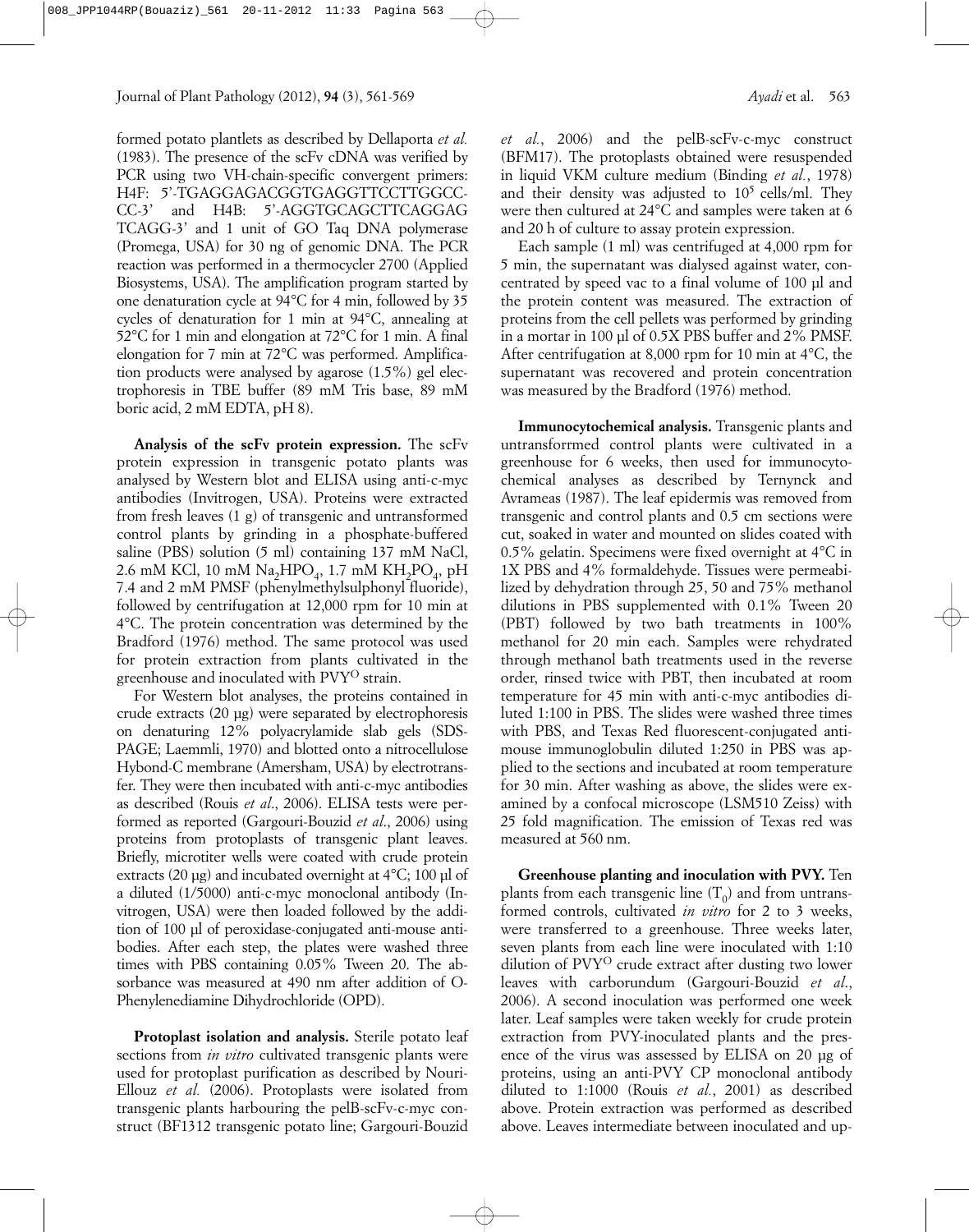per leaves were used for ELISA testing.

Table 1 summarizes the different non-transgenic and transgenic plant lines used in this work, including those expressing the anti-PVY NIa scFv in the apoplastic space (Gargouri-Bouzid *et al*., 2006).

# **RESULTS**

**Generation of scFv-expressing potato plants.** Transgenic plants were produced by *Agrobacterium*-mediated transformation of leaves and internodes of three potato cultivars (Claustar, Belle de Fonteney and Nicola). The recombinant *A. tumefaciens* strain used for plant transformation harboured a binary vector containing the expression construct depicted in Fig. 1A with the kanamycin-resistance gene (nptII gene) as selection marker. Kanamycin-resistant regenerated plants were selected and subcultured. The genomic DNA was then purified from these plants and used as template in PCR analyses using VH-specific primers leading to amplification of a band of 300 bp (Fig. 1B). All plant lines that rooted on kanamycin-containing medium were positive

by PCR analysis of the genomic DNA. The transformation efficiency was 40%. Thirty transgenic lines were obtained, 12 of which were selected for further analyses.

Selected PCR-positive lines were further screened for the expression of the scFv protein by Western blot analysis of crude protein extracts using the anti-c-myc antibodies (Fig. 1C). The scFv-c-myc proteins were detected in all the tested transgenic lines. The scFv expression level observed here was similar to that obtained in a previous report in which scFv accumulation was targeted to the apoplastic compartment (Gargouri-Bouzid *et al.*, 2006) by addition of a bacterial PelB signal peptide (Lei *et al.*, 1987) upstream of the scFv cDNA. These data differ from those of other reports indicating very low expression levels of cytosolic scFv antibodies in transgenic plants (Tavladoraki *et al.*, 1993).

**Analysis of subcellular localisation of the expressed scFv protein.** Immunohistochemical analysis of one transgenic potato plant (BFM17) (Fig. 2) confirmed the intracellular accumulation of scFv protein. However, the presence of the PelB allowed the detection of the recombinant scFv protein (BF1312 plant line) mainly at



**Fig. 1.** A. Construct used for the expression of anti-NIa scFv antibodies in the cytosol of transgenic potato plants. RB: right border; LB: left border; nptII: neomycin phosphotransferase II; 35S: *Cauliflower mosaic virus* 35S RNA promoter; pnos: nopaline synthase gene promoter; tnos: nopaline synthase gene terminator;  $\Omega$  : 5'untranslated region of TMV genomic RNA; rbcs: ribulose 1,5-bisphosphate carboxylate synthetase terminator; scFv-c-myc: fusion protein between scFv and a mouse myc epitope tag. B. PCR amplification profile of the VH cDNA fragment from genomic DNA of different kanamycin-resistant plants (NiM17, BFM17, BFM176). BF: DNA from untransformed control plant. M: λ DNA marker digested by *Hinc*II; T: negative control amplification without DNA. C. Western blot analysis of the anti-NIa scFv protein from crude extracts of transgenic lines: BFM176, Cl13, ClM17, BFM17, BF1312, and NiM17. BF, Cl: non-transgenic plant protein extracts from cv BF and Cl, respectively.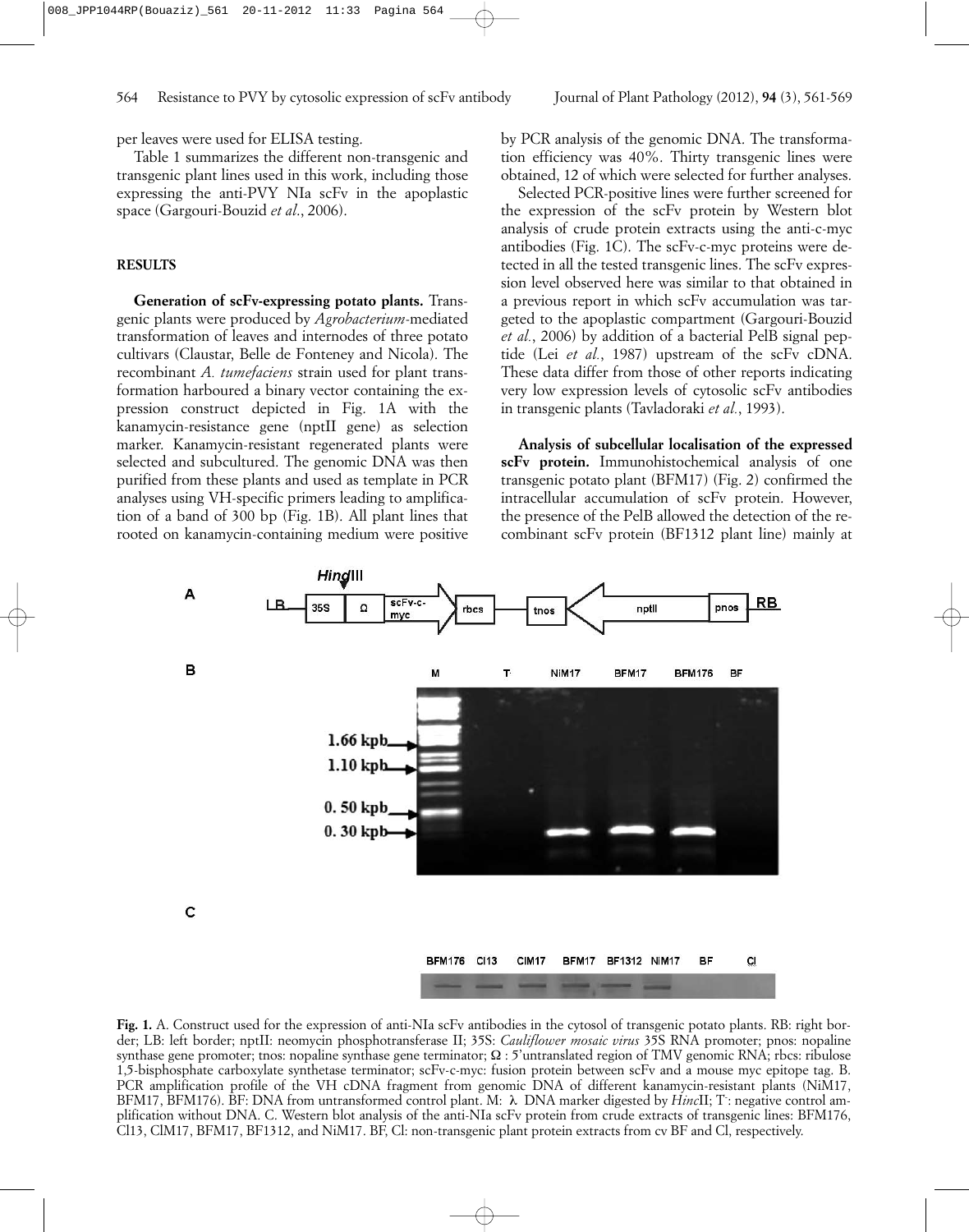

**Fig. 2.** Immunohistochemical analysis of the expression of the scFv antibodies in transgenic plants. A. BFM176 transgenic plant expressing the scFv fragment in the cytosol. B. BF1312 transgenic plant expressing the scFv fragment in the apoplast. C: untransformed control plant, in which only non-specific autofluorescence is observed.

the cell periphery. No specific antibody reactivity was observed in leaf samples from untransformed plants used as negative controls. To further confirm the intracellular accumulation of scFv antibodies in transgenic plants, protoplasts were cultured for 6 and 20 h and the scFv-c-myc protein expressed was analysed in the culture supernatant as well as in the cell pellet. The data revealed that this protein was retained within the cells in the BFM17 transgenic line whereas it was mainly in the supernatant of the BF1312 positive control line (Fig. 3). These results confirmed that a stable accumulation of scFv antibodies was obtained in both transgenic lines. However, the expressed protein was secreted into the culture medium of protoplasts from transgenic lines containing PelB, while the absence of this signal peptide in the BFM17 line allowed efficient expression and accumulation of the scFv in the cytosol.

**Investigation of virus resistance of transgenic plants expressing cytosolic scFv.** Transgenic plants expressing scFv in the cytosol as well as a control plant expressing the same scFv in the apoplastic space (BF1312) were transferred to a greenhouse and mechanically inoculated with crude extract from PVY<sup>O</sup>-infected tobacco (*Nicotiana tabacum*). Symptom development and virus accumulation (Fig. 4) were analyzed weekly. Untransformed plants were treated similarly and used as controls. Three transgenic plant lines were tested here for their response to PVY<sup>O</sup> infection (ClM17, BFM17, and BFM176). Two of them (ClM17 and BFM176) showed efficient resistance against the target virus. Indeed, neither symptoms appeared nor virus accumulation was detected in the leaves of these plants following inoculation with PVY<sup>O</sup> (Fig. 4) while the control untransformed plants (BF, Cl) rapidly showed symptoms and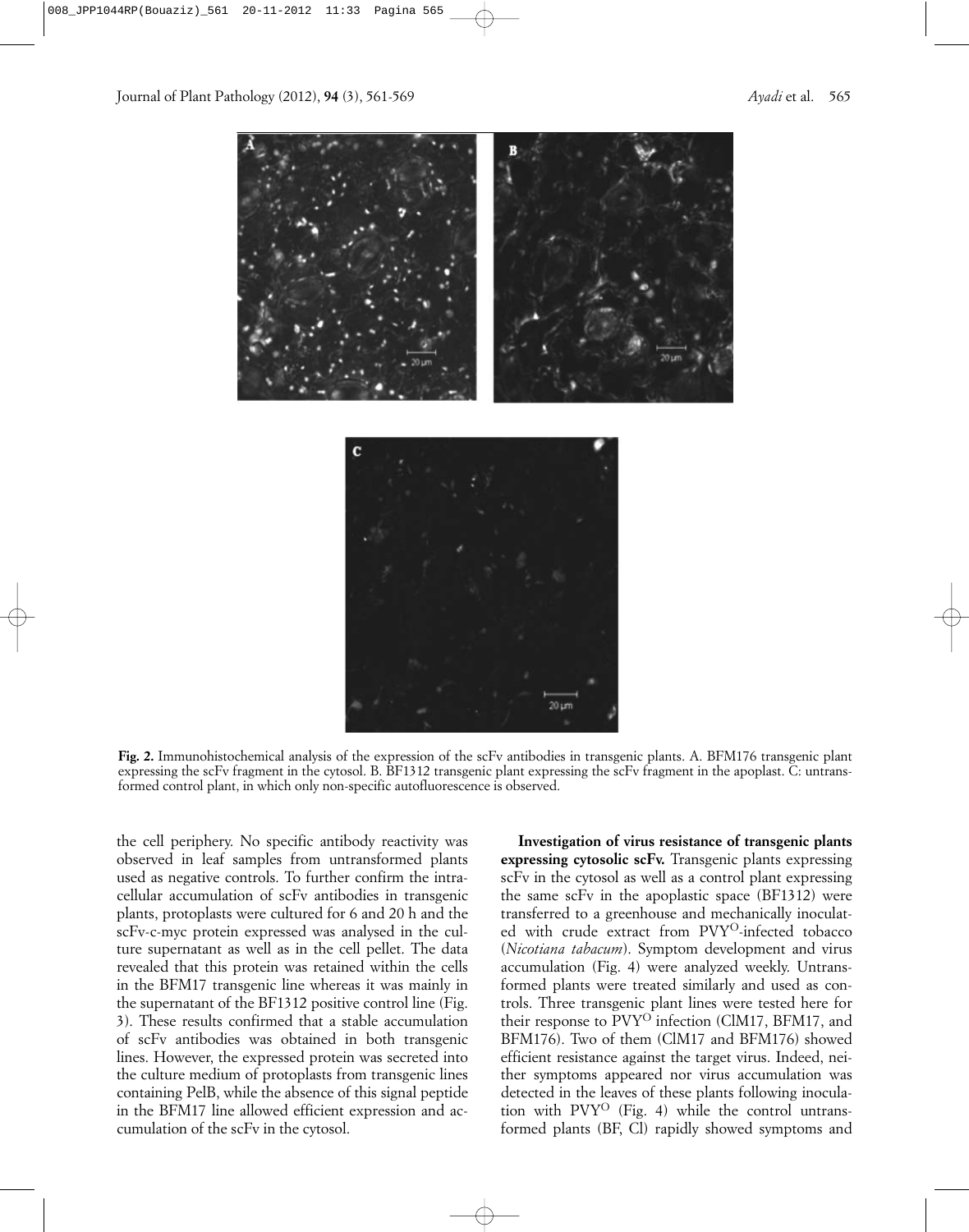

**Fig. 3.** ELISA analysis of the recombinant scFv antibodies in protoplast culture isolated from transgenic plants. A. transgenic line BFM176 expressing the scFv fragment in the cytosol. B. transgenic line BF1335 expressing the scFv fragment in the apoplast. Means of 3 independent replicates are presented here and standard deviations are indicated.



**Fig. 4.** Virus accumulation measured by ELISA using anti-PVY monoclonal antibodies. Transgenic lines (ClM17, BFM17, BF1335 and BFM176) and untransformed lines (BF and Cl) were mechanically inoculated by the PVY<sup>O</sup> strain. Virus accumulation was followed weekly on leaf crude protein extracts (20 µg) using PVY<sup>O</sup>CP scFv antibody fragment. PVY inoculated untransformed plants were used as negative control.

virus accumulation. However, the BFM17 transgenic line showed a low level infection at 35 days post inoculation which suggests that the expression of the scFv confers significant resistance against PVY multiplication, but not absolute resistance to systemic infection.

The resistance rate of ClM17 and BFM176 transgenic plants expressing the pelB-scFv-c-myc construct was similar to that of the positive control plant (BF1312) expressing the same scFv in the apoplastic space. These results suggest that the expression either in the cytosol (this study) or in the apoplast (Gargouri-Bouzid *et al.*, 2006) of scFv recombinant antibodies directed against a functional viral protease can protect against PVY infection.

### **DISCUSSION**

The objective of this study was to determine the effect of cytosolic expression of recombinant scFvs directed against the PVY NIa protease. The data showed that an efficient and detectable expression of anti-NIa scFv occurred in transgenic potato plants. The over-expression of cytosolic scFv was quite similar to that obtained in the apoplastic space (Gargouri-Bouzid *et al.*, 2006). However, such cytosolic localization of scFv plantibodies was frequently reported to be lower than that observed in the apoplastic space (Fischer *et al.*, 2001). Moreover, two transgenic potato lines exhibited full resistance to the virus since no virus multiplication was detected. This report provides additional data supporting the fact that expression of recombinant antibodies can neutralize virus multiplication in plants by disturbing replication, assembly or movement of the virus (Prins *et al.*, 2008; Turturo *et al.*, 2008). The impact of virus specific recombinant antibodies depends on three main factors: yield and stability, localization and intracellular targeting and binding efficiency (Safarnejad *et al.*, 2011). In this context, different viral proteins such as the structural CP, RNA-dependant RNA polymerase, movement protein or viral protease, have been targeted by plantibodies. This study has focused on the cytosolic expression of scFv antibodies directed against the main protease of PVY. The resulting transgenic plants displayed efficient inhibition of virus multiplication. Such virus resistance was also observed when the same scFv protein was expressed in the apoplastic compartment (Gargouri-Bouzid *et al.*, 2006). These plantibodies can bind to viral protein products and thus interfere with steps of the virus life cycle resulting in either low titre infection or aborted infection.

Similar data were described in a number of reports that emphasized that antibody-based resistance can be effective even with low expression levels of cytolosic scFv (Tavladoraki *et al.*, 1993; Zimmermann *et al.*, 1998). Schillberg *et al.* (2000) claimed that recombinant antibody cannot fold properly in the plant cytosol because of the reducing conditions that inhibit the formation of disulfide bonds. Nevertheless, suppression of viral infection was achieved in transgenic plants harbouring cytosolic anti-viral scFv (Zimmermann *et al.*, 1998;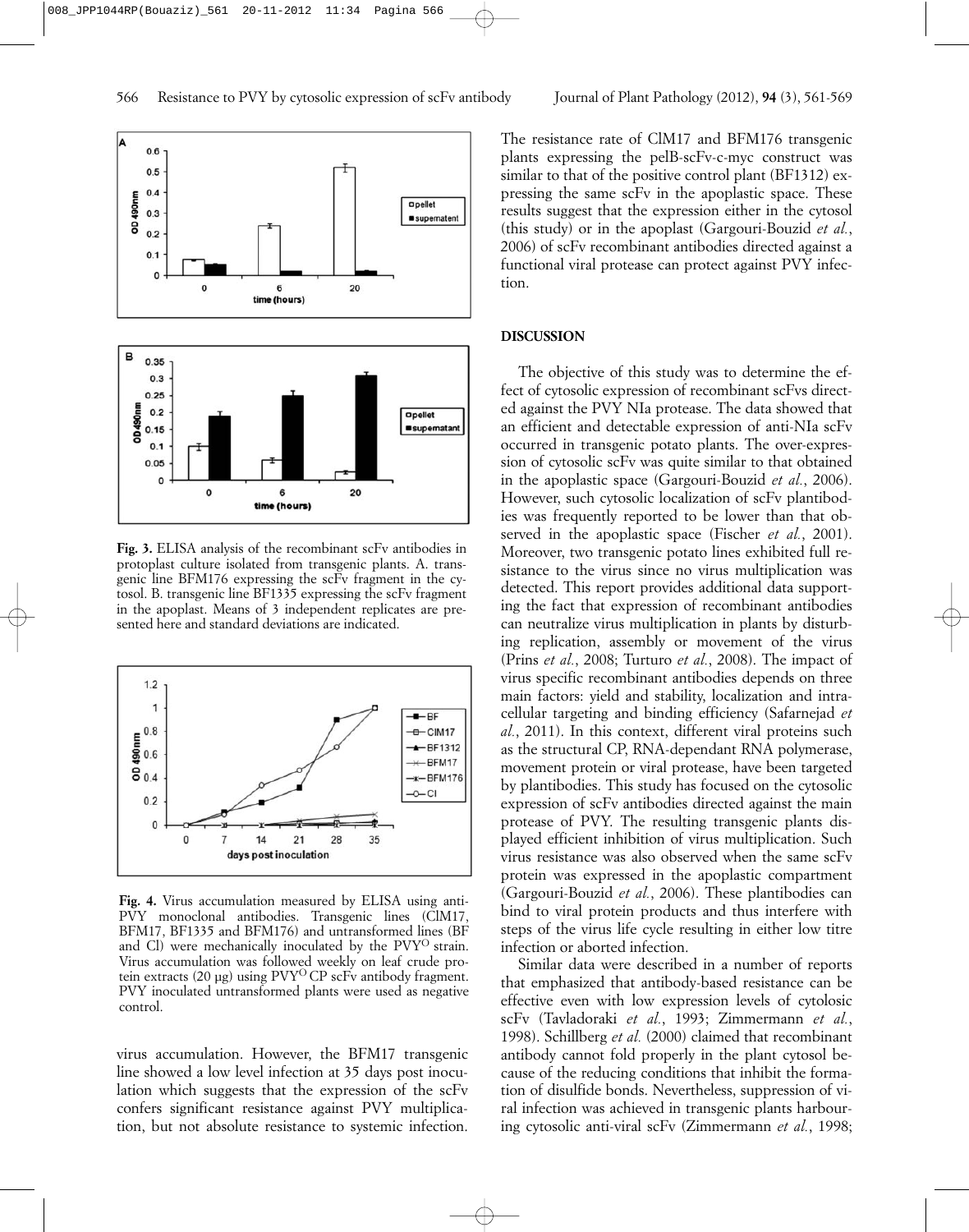Bajrovic *et al.*, 2001; Villani *et al.,* 2005*,* 2008; Philibert *et al*., 2007). The advantage of scFv antibodies is that they do not require assembly and thus can be directly expressed in the cytosol. More recently**,** Nölke *et al.* (2009) showed that complete resistance against *Grapevine fanleaf virus* (GFLV) was achieved despite the very low level of expressed antibodies, and resistance to *Plum pox virus* (PPV) in plants, expressing cytosolic, ER and nuclear single-chain antibodies against the viral RNA NIb replicase, was described (Esteban *et al*., 2003; Gil *et al*., 2011). Nickel *et al.* (2008) expressed a scFv specific for *Potato leaf roll virus* (PLRV) P1 protein in tobacco (*Nicotiana tabacum*) and some of the resulting transgenic plants exhibited reduced PLRV accumulation.

Our data show that the levels of scFvs required to neutralize infection were reached in transgenic lines. The expression of antibodies directed against non structural proteins such as the replicase (Boonrod *et al.*, 2004; Nickel *et al.*, 2008) or the protease used in our case have the potential to increase the efficiency of the approach towards reaching immunity. The scFv antibodies directed towards the viral CP may block assembly or disassembly of the target virus, yielding the production of less susceptible plants that exhibit a delay in symptom development (Fecker *et al.*, 1997; Safarnejad *et al.*, 2011).

It was hypothesised that viral enzymes that are present in quite small amounts in plant cells may provide more suitable target proteins that would allow efficient suppression of viral infection because these proteins are necessary for virus multiplication and do not accumulate in large amounts.

Our data also suggest that cytosolic and apoplastic localization of the expressed scFv leads to highly efficient defense against the target virus. They confirm the usefulness and effectiveness of scFv expression in transgenic plants for protection against the virus. In contrast, the expression of the VH portion of the same full antibody (hybridoma line 22-1; Rouis *et al*., 2001) and the same scFv antibody (ScFv clone number 22-19 deriving from hybridoma 22-1; Rouis *et al*., 2006) were unable to protect transgenic potato plants against PVY infection despite their high expression level (Bouaziz *et al.*, 2009). Similarly, different subcellular compartments were targeted for the expression of recombinant antibodies such as the apoplasm which has led to an improved expression of different antibody species in transgenic plants (Voss *et al.*, 1995). The ER of plant cells provides an appropriate environment for antibody folding, assembly and retention (Fecker *et al*., 1997). However, the ER is generally not the best cell compartment to achieve virus contact (Fecker *et al*., 1997).

In conclusion, this report confirms that the expression of recombinant antibodies directed against the PVY protease can inhibit virus multiplication in transgenic potato plants, which express detectable level of anti-NIa scFv in the cytosol that seems sufficient to block the viral replication cycle.

## **ACKNOWLEDGEMENTS**

This research was funded by the Tunisian Ministry of higher Education and Scientific Research. We gratefully acknowledge the assistance of Mrs Salma Zouari Loukil from the Centre of Biotechnology of Sfax for her help with confocal microscopy. The authors are grateful to Anne-Lise Haenni of the Institut Jacques Monod (France) and to Mofida Bouaziz-Kannoun of the "Institut Supérieure d'Administration des Affaires de Sfax" (Tunisia) for their kind help with the English language.

## **REFERENCES**

- Almquist K.C., McLean M.D., Niu Y., Byrne G., Olea-Popelka F.C., Murrant C., Barclay J., Hall C., 2006. Expression of an anti-botulinum toxin A neutralizing single-chain Fv recombinant antibody in transgenic tobacco. *Vaccine* **12**: 2079-2086.
- Bajrovic K., Erdag B., Atalay E.O., Cirakoclu B., 2001. Full resistance to tobacco mosaic virus infection conferred by the transgenic expression of a recombinant antibody in tobacco. *Biotechnology and Biotechnological Equipment* **15**: 21-27.
- Binding H., Nehls R., Schieder O., Sopory S.K., Wenzel G., 1978. Regeneration of mesophyll protoplasts isolated from dihaploid clones of *Solanum tuberosum* L. *Plant Physiology* **43**: 52-54.
- Boonrod K., Galetza D., Nagy P., Conrad U., Krczal G., 2004. Single-chain antibodies against a plant viral RNA-dependent RNA polymerase confers virus resistance. *Nature Biotechnology* **22**: 856-862.
- Bouaziz D., Ayadi M., Bidani A., Rouis S., Nouri-Ellouz O., Jellouli R., Drira N., Gargouri-Bouzid R., 2009. A stable cytosolic expression of VH antibody fragment directed against PVY NIa protein in transgenic potato plant confers partial protection against the virus. *Plant Science* **176**: 489- 496
- Bradford M.M., 1976. A rapid and sensitive method for the quantitation of quantities of protein utilising the principle of protein-dye binding. *Analytical Biochemistry* **72**: 248- 254.
- Conrad U., Fiedler U., 1998. Compartment specific accumulation of recombinant immunoglobulins in plant cells: an essential tool for antibody production and immunomodulation of physiological functions and pathogen activity. *Plant Molecular Biology* **38**: 101-109.
- Dellaporta S.L., Woods J., Hicks J.B., 1983. A plant DNA minipreparation: version I. *Plant Mololecular Biology Reporter* **1**: 19-21.
- Esteban O., Garcia J.A., Gorris M.T., Dominguez E., Cambra M., 2003. Generation and characterisation of functional re-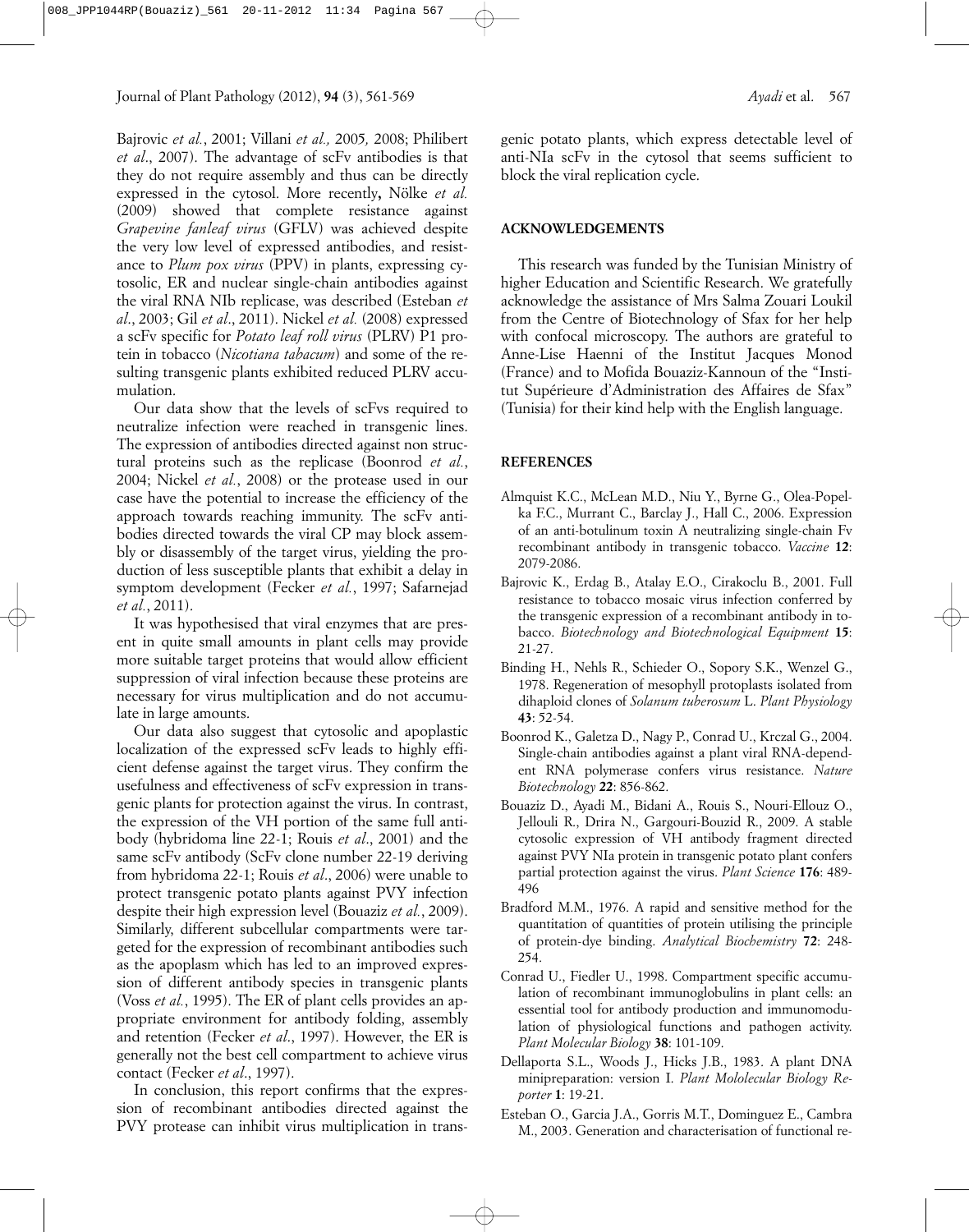combinant antibody fragments against RNA replicase NIb from *Plum pox virus. Biochemical and Biophysical Research Communication* **301**: 167-175.

- Fecker L.F., Koenig R., Obermeier C., 1997*. Nicotiana benthamiana* plants expressing beet necrotic yellow vein virus (BNYVV) coat protein-specific scFv are partially protected against the establishment of the virus in the early stages of infection and its pathogenic effects in the late stages of infection. *Archives of Virology* **142**: 1857-1863.
- Firek S., Draper J., Owen M.R., Gandecha A., Cockburn B., Whitelam G.C., 1993. Secretion of a functional singlechain Fv protein in transgenic tobacco plants and cell suspension cultures. *Plant Molecular Biology* **23**: 861-870.
- Fischer R., Emans N., Schillberg S., 2001. Achieving plant disease resistance by antibody expression. *Canadian Journal of Plant Pathology* **23**:236-245.
- Galeffi P., Lombardi A., Di Donato M., Latini A., Sperandei M., Cantele C., Giacomini P., 2005. Expression of singlechain antibodies in transgenic plants. *Vaccine* **7**: 1823-1827.
- Gargouri-Bouzid R., Jaoua L., Rouis S., Saidi M.N., Bouaziz D., Ellouz R., 2006. PVY resistant transgenic potato plants expressing an anti-NIa protein scFv antibody. *Molecular Biotechnology* **33**: 133-140.
- Gil M., Esteban O., García J.A., Peña L., Cambra M., 2011. Resistance to *Plum pox virus* in plants expressing cytosolic and nuclear single-chain antibodies against the viral RNA NIb replicase. *Plant Pathology* **60**: 967-976.
- Goldbach R., Bucher E., Prins M., 2003. Resistance mechanisms to plant viruses: an overview. *Virus Research* **92**: 207- 212.
- Hassaïri A., Masmoudi K., Albouy J., Robaglia C., Jullien M., Ellouz R., 1998. Transformation of two potato cultivars 'Spunta' and 'Claustar' (*Solanum tuberosum*) with lettuce mosaic virus coat protein gene and heterologous immunity to potato virus Y. *Plant Science* **136**: 31-42.
- Hmida-Sayari A., Gargouri-Bouzid R., Bidani A., Jaoua L., Savouré A., Jaoua S., 2005. Overexpression of A1 pyrroline-5-carboxylate synthetase increases proline production and confers salt tolerance in transgenic potato plants. *Plant Science* **169**: 746-752.
- Kerlan C., 2006. *Potato virus Y*. AAB Descriptions of Plant Viruses No. 414.
- Ko K., Koprowski H., 2005. Plant biopharming of monoclonal antibodies. *Virus Research* **111**: 93-100.
- Laemmli U.K., 1970. Cleavage of the structural proteins during the assembly of the head of bacteriophage T4. *Nature* **227**: 680-685.
- Lei S.P., Lin H.C., Wang S.S., Callaway J., Wilcox G., 1987. Characterization of the *Erwinia carotovora* pelB gene and its product pectate lyase. *Journal of Bacteriology* **169**: 4379- 4383.
- Li H.P., Zhang J.B., Shi R.P., Huang T., Fischer R., Liao Y.C., 2008. Engineering Fusarium head blight resistance in wheat by expression of a fusion protein containing a Fusarium-specific antibody and an antifungal peptide. *Molecular Plant-Microbe Interactions* **21**: 1242-1248
- Malembic-Maher S., Gall F.L., Danet J.L., Borne F.D., Bové J.M., Garnier-Semancik M., 2005. Transformation of to-

bacco plants for single-chain antibody expression via apoplastic and symplasmic routes, and analysis of their susceptibility to stolbur phytoplasma infection. *Plant Science* **168**: 349-358.

- Murashige T., Skoog F., 1962. A revised medium for rapid growth and bioassays with tobacco tissue cultures. *Physiologia Plantarum* **15**: 473-497.
- Nickel H., Kawchuk L., Twyman R.M., Zimmermann S., Junghans H., Winter S., Fischer R., Prüferf D., 2008. Plantibody-mediated inhibition of the *Potato leafroll virus* P1 protein reduces virus accumulation. *Virus Research* **136**: 140-145.
- Nouri-Ellouz O., Gargouri-Bouzid R., Sihachakr D., Triki M.A., Ducreux G., Drira N., Lakhoua L., 2006. Production of potato intraspecific somatic hybrids with improved tolerance to PVY and *Pythium aphanidermatum*. *Journal of Plant Physiology* **16**: 1321-2133.
- Nölke G., Cobanov P., Uhde-Holzem K., Reustle G., Fischer R., Schillberg S., 2009. *Grapevine fanleaf virus* (GFLV) specific antibodies confer GFLV and *Arabis mosaic virus* (ArMV) resistance in *Nicotiana benthamiana*. *Molecular Plant Pathology* **10**: 41-49.
- Orecchia M., Nölke G., Saldarelli P., Dell'Orco M., Uhde-Holzem K., Sack M., Martelli G.P., Fischer R., Schillberg S., 2008. Generation and characterization of a recombinant antibody fragment that binds the coat protein of grapevine leafroll-associated virus 3. *Archives of Virology* **153**: 1075-1084.
- Owen M., Gandecha A., Cockburn B., Whitelam G., 1992. Synthesis of a functional antiphytochrome single-chain Fv protein in transgenic tobacoo. *Bio/Technology* **10**: 790-794.
- Philibert P., Stoessel A., Wang W., Sibler A.P., Bec N., Larroque C., Saven J., Courtête J., Weiss E., Martineau P., 2007. A focused antibody library for selecting scFvs expressed at high levels in the cytoplasm. *BioMed Central Biotechnology* **7**: 81.
- Prins M., Noris E., Schubert J., Wassenegger M., Tepfer M., 2008. Strategies for antiviral resistance in transgenic plants. *Molecular Plant Pathology* **1**: 73-83.
- Rouis S., Traincard F., Gargouri R., Dartevelle S., Jeannequin O., Mazié J.C., Ayadi H., 2001. Inhibition of potato virus Y NIa activity: preparation of monoclonal antibody directed against PVY NI protein that inhibit cleavage of PVY polyprotein. *Archives of Virology* **145**: 1-10.
- Rouis S., Lafaye P., Jaoua L., Sghaier Z., Ayadi H., Gargouri R., 2006. Cloning and expression of functional single-chain Fv antibodies directed against NIa and coat proteins of potato virus Y. *Journal of Virological Methods* **137**: 1-6.
- Safarnejad M.R., Fischer R., Commandeur U., 2009. Recombinant-antibody-mediated resistance against *Tomato yellow leaf curl virus* in *Nicotiana benthamiana*. *Archives of Virology* **154**: 457-467.
- Safarnejad M.R., Jouzani G.S, Tabatabaie M., Twyman R.M., Schillberg S., 2011. Antibody-mediated resistance against plant pathogens. *Biotechnology Advances* **29**: 961-971.
- Schillberg S., Zimmermann S., Findlay K., Fischer R., 2000. Plasma membrane display of anti-viral single chain Fv fragments confers resistance to *Tobacco mosaic virus*. *Molecular Breeding* **6**: 317-326.